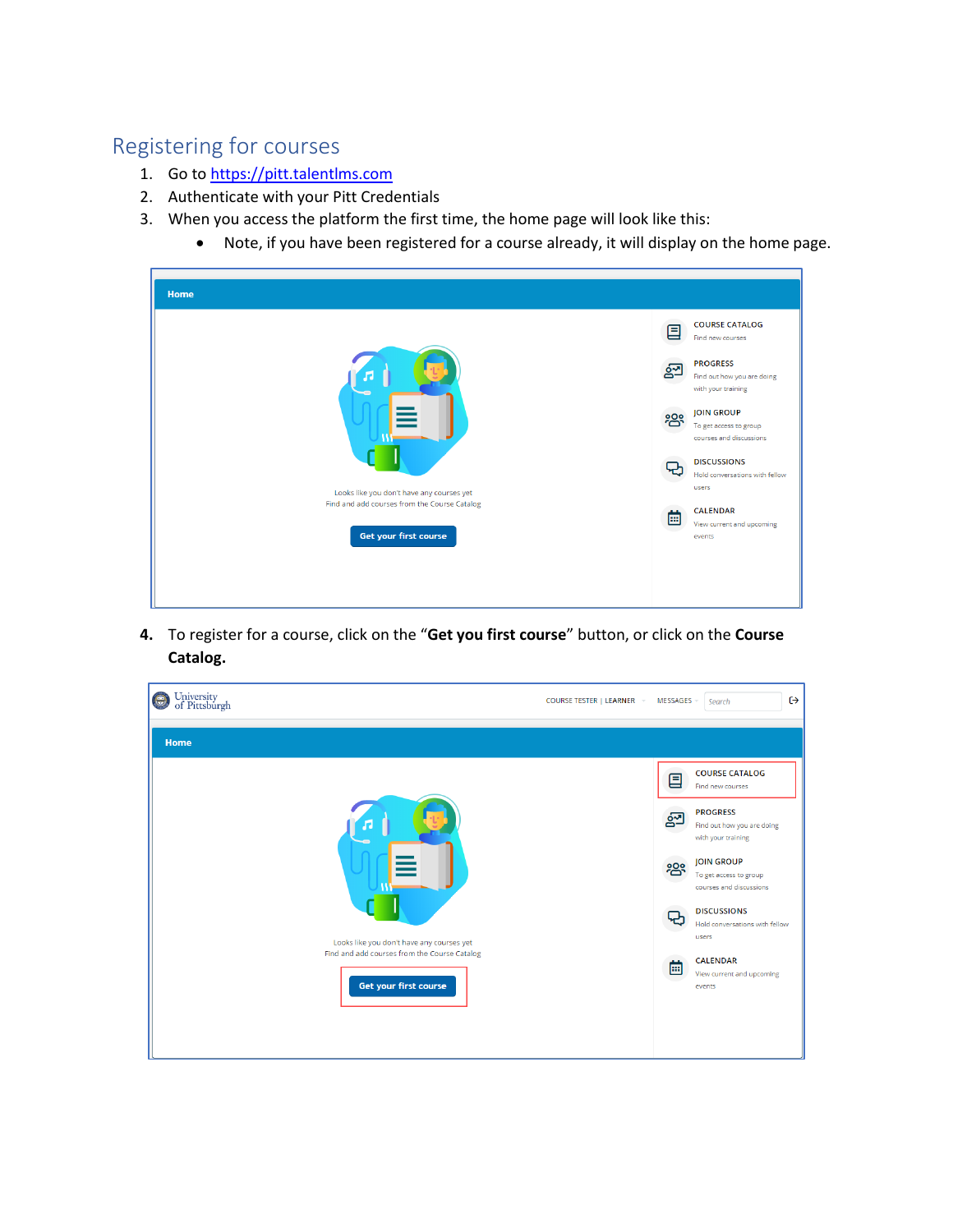5. The list of currently available courses will display. To register for a course, click on the **Get This Course** button.

**NOTE: Please register to the course you are required to complete.** The screenshots below use a PittWorx course as an example only.

| Home / Course catalog                                                              |                                                                                                                                                                                                                                                                                                                                  |                                                                                                                                                                                                     |
|------------------------------------------------------------------------------------|----------------------------------------------------------------------------------------------------------------------------------------------------------------------------------------------------------------------------------------------------------------------------------------------------------------------------------|-----------------------------------------------------------------------------------------------------------------------------------------------------------------------------------------------------|
| Search courses<br>Pitt Worx<br><b>Get this course</b>                              | 田<br>囲<br>S Name<br>Pitt Worx<br>6. Pitt Worx - Payroll<br>** This course is open for the Payroll department staff only** A review of the back-end Payroll, and the<br>front-end and back-end Time & Labor functionalities.                                                                                                      | <b>CATEGORIES</b><br>PantherExpress (4)<br>Pitt Credit Cards (3)<br>Pitt Worx (14)<br>Pitt Worx Champion Traini (1)<br>Pitt Worx Employee Action (12)<br>PRISM (2)<br>Vincent Payment Solutions (2) |
| PantherExpress<br><b>Travel &amp; Expense Management</b><br><b>Get this course</b> | <b>Pitt Credit Cards</b><br><b>P-card - Policies &amp; Procedures for New Card Holders</b><br>This training details the policies and procedures a new University P-card cardholder must follow. The<br>P-card is a supplemental purchase method for certain types of low-value, low-risk, or emergency<br>purchases.             |                                                                                                                                                                                                     |
| PANTHEREXPRESS<br><b>Get this course</b>                                           | <b>Pitt Credit Cards</b><br><b>P-card - Policies &amp; Procedures for Software Purchase</b><br>This training details the policies and procedures for purchasing software licenses with a University P-Card.<br>The P-card is a supplemental purchase method for certain types of low-value, low-risk, or emergency<br>purchases. |                                                                                                                                                                                                     |

• You can also use the Category filters to narrow your search.

| Home / Course catalog  |                                                                                                                                                                                                                                                                                                                    |                                                                                                                                 |
|------------------------|--------------------------------------------------------------------------------------------------------------------------------------------------------------------------------------------------------------------------------------------------------------------------------------------------------------------|---------------------------------------------------------------------------------------------------------------------------------|
| Search courses         | $\boxplus$<br>囲<br>S Name<br>Pitt Worx / Pitt Worx Champion Trainings                                                                                                                                                                                                                                              | <b>CATEGORIES</b> reset<br>PantherExpress (4)<br>Pitt Credit Cards (3)<br>Pitt Worx (14)                                        |
| <b>Get this course</b> | <b>Pitt Worx Employee Actions - Interactive Training</b><br>This course will guide you through the following employee Actions: 1. Navigating to Employee Actions 2.<br>Assignment Changes 3. All-Temps or Regional Temps Extra Information Change 4. Assignment Status<br>Change (Student Employment) 5. Change in | Pitt Worx Champion Traini (1)<br>$\blacksquare$<br>Pitt Worx Employee Action (12)<br>PRISM (2)<br>Vincent Payment Solutions (2) |
| 1 to 1 of 1            |                                                                                                                                                                                                                                                                                                                    |                                                                                                                                 |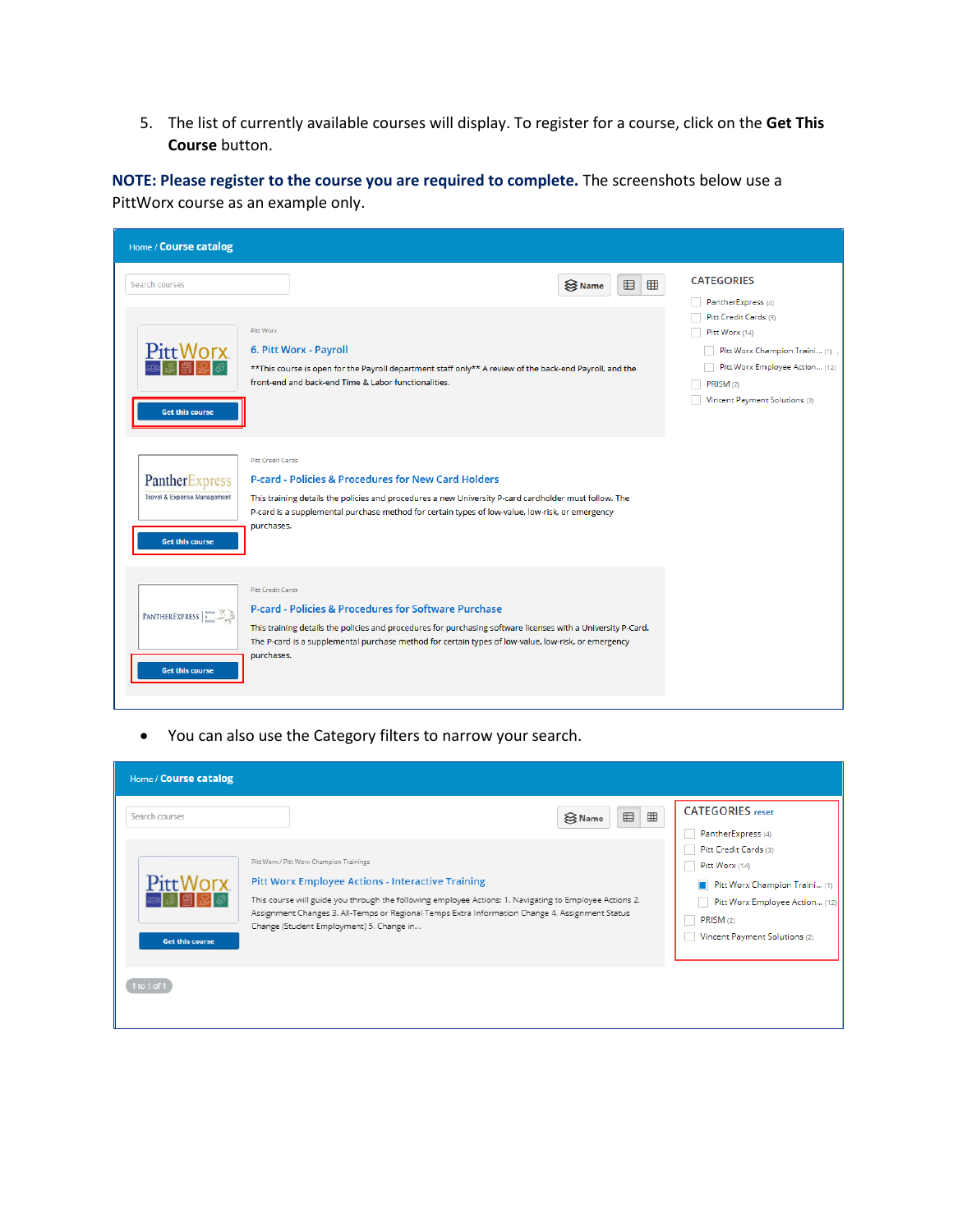6. Select Start or Resume Course. The First Module in the Content list will open. If you have already started the course, the course will resume from the last time you opened it.

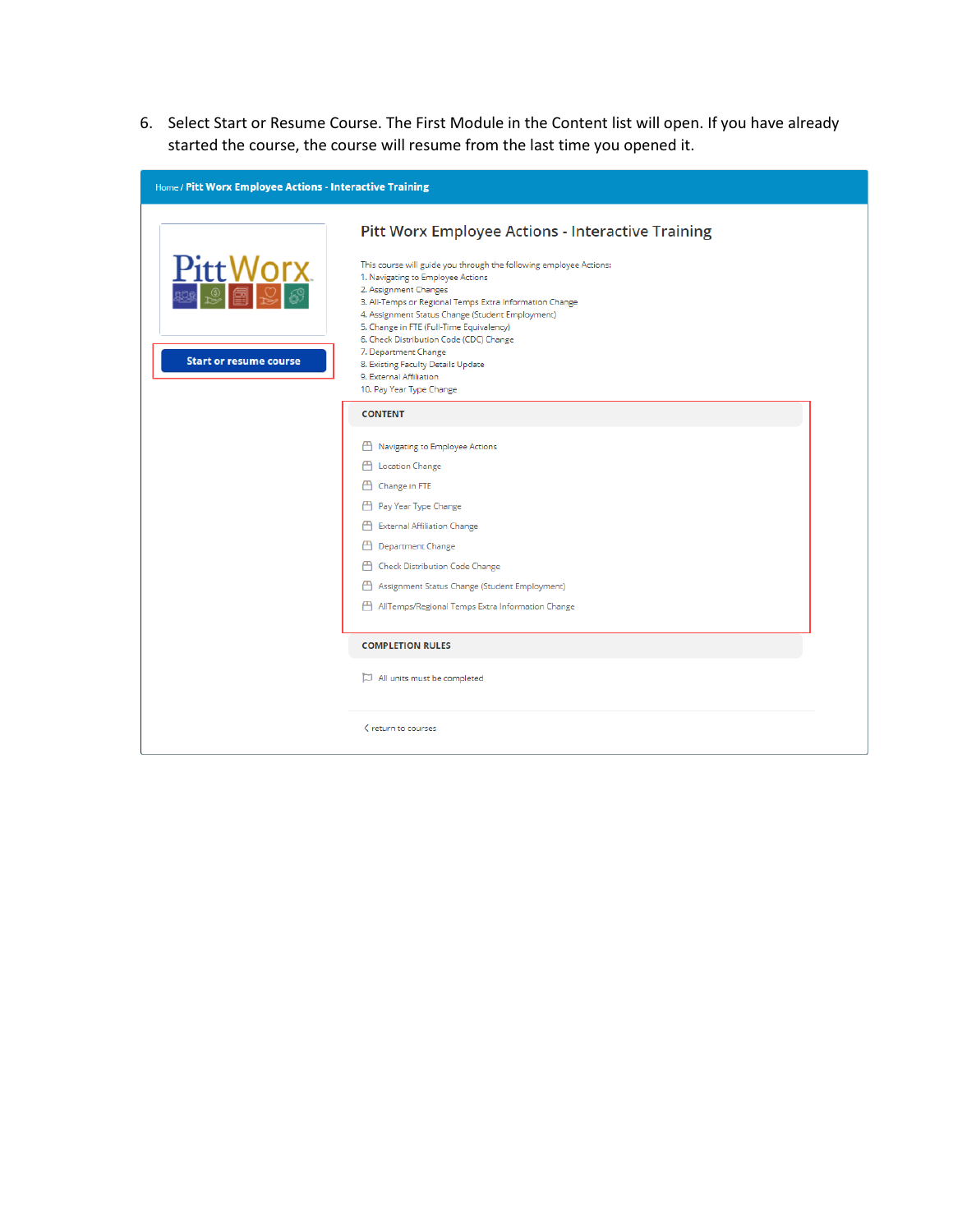## Starting your course

There are two Content types in TalentLMS:

- Online prerecorded trainings
- Instructor-Led webinars.

## Pre-recorded content

1. If the Content you are accessing is prerecorded training, a new page will open with a Start Button.

| Pitt Worx Employee Actions - Assignment Statu |              | ASSIGNMENT STATUS CHANGE (STUDENT EMPLOYMENT)<br>$MORE =$ |
|-----------------------------------------------|--------------|-----------------------------------------------------------|
|                                               |              |                                                           |
|                                               |              |                                                           |
|                                               | <b>Start</b> |                                                           |
|                                               |              |                                                           |

2. Select the Start button to open the training. The training will open in a new window.

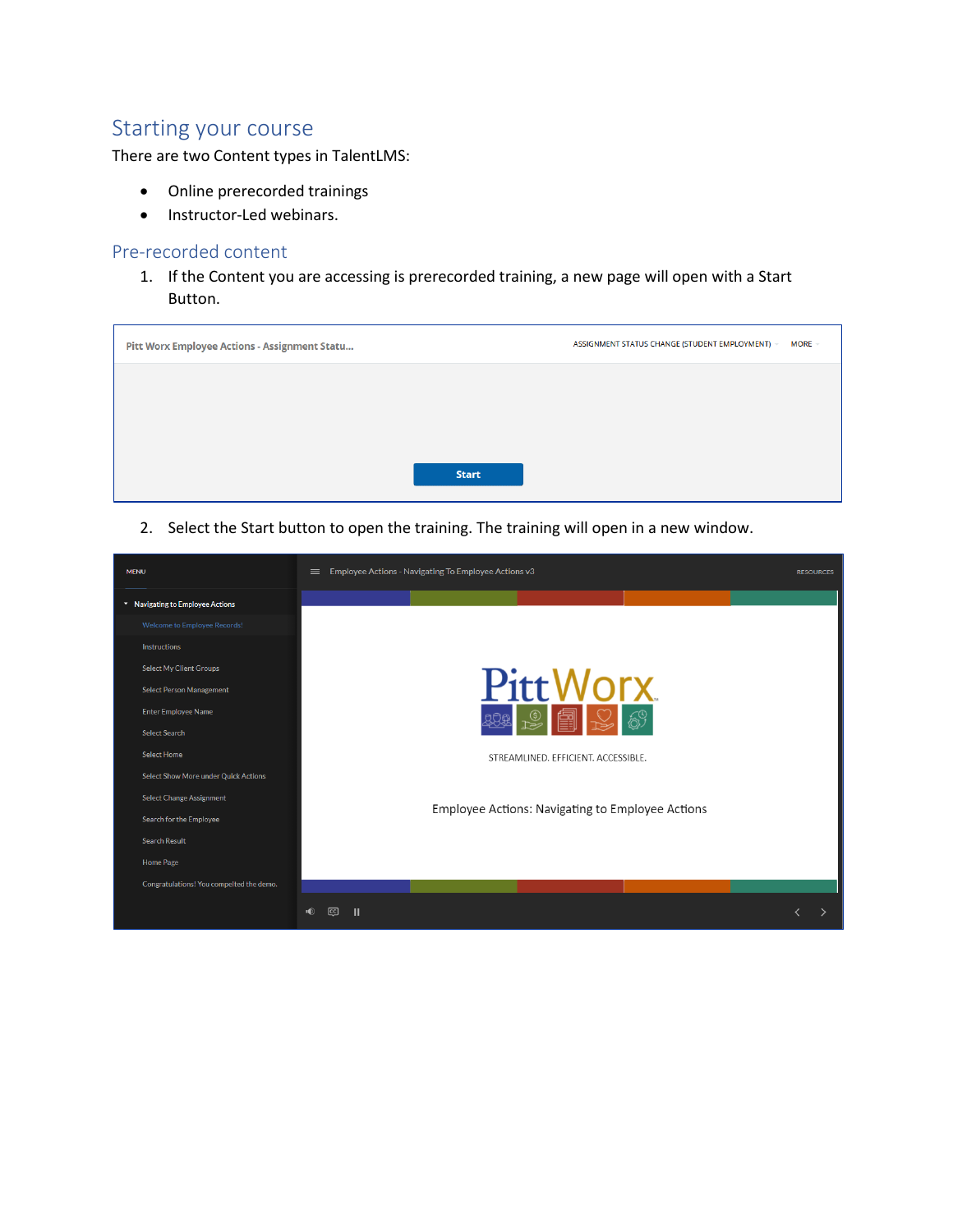3. Once you completed the training, you will receive a notification.

| Pitt Worx Employee Actions - Assignment Statu |                                  | ASSIGNMENT STATUS CHANGE (STUDENT EMPLOYMENT) | <b>MORE</b> |  |
|-----------------------------------------------|----------------------------------|-----------------------------------------------|-------------|--|
|                                               |                                  |                                               |             |  |
|                                               |                                  |                                               |             |  |
|                                               |                                  |                                               |             |  |
|                                               | <b>Passed! Click to revisit.</b> |                                               |             |  |
|                                               | <b>Course completed!</b>         |                                               |             |  |
|                                               |                                  |                                               |             |  |

- 4. Complete the course.
	- Note: Make sure all the lessons and test are completed. You can verify your progress on the left side of the screen. You may need to scroll down!
	- Note: Once you are finished or would like to continue later, please make sure **to use the EXIT COURSE link** on the top right to save your progress.

|                                                                                                                                                   | <b>PantherExpress Department Buyer</b> | <b>MORE</b><br>PANTHEREXPRESS PURCHASING FUNDAMENTALS                                                                                                                                                                                                                                                                                                       |
|---------------------------------------------------------------------------------------------------------------------------------------------------|----------------------------------------|-------------------------------------------------------------------------------------------------------------------------------------------------------------------------------------------------------------------------------------------------------------------------------------------------------------------------------------------------------------|
| <b>PantherExpress</b><br><b>Purchasing</b><br><b>Fundamentals</b><br><b>OX COMPLETE</b><br>CHAPTER ONE - PURCHASING<br>OVERVIEW                   | $\equiv$                               | <b>EXIT COURSE</b><br>Lesson 1 of 21<br><b>Purchasing Overview</b><br><b>Balazs Kudelasz</b>                                                                                                                                                                                                                                                                |
| Purchasing Overview<br>$\bigcirc$<br>$\bigcirc$<br>$\equiv$ What is PantherExpress?<br>$\equiv$ The Mission of                                    |                                        | The University of Pittsburgh is committed to a high standard of ethics and responsible<br>stewardship in all endeavors, including those involving purchasing and payments. All<br>University employees who initiate, influence, or approve purchasing and payment<br>transactions are responsible for understanding and complying with University policies. |
| $\circ$<br>PantherExpress<br>$\bigcirc$<br>$\equiv$ Purchasing Services<br>$\equiv$ Strategic Sourcing and<br>$\bigcirc$<br>PantherExpress System |                                        | The purchasing and payment policies seek to:<br>• Achieve the best value purchases in a fair and impartial manner;                                                                                                                                                                                                                                          |
| Solutions                                                                                                                                         |                                        | • Safeguard University assets from fraud and theft;<br>Incomplete                                                                                                                                                                                                                                                                                           |